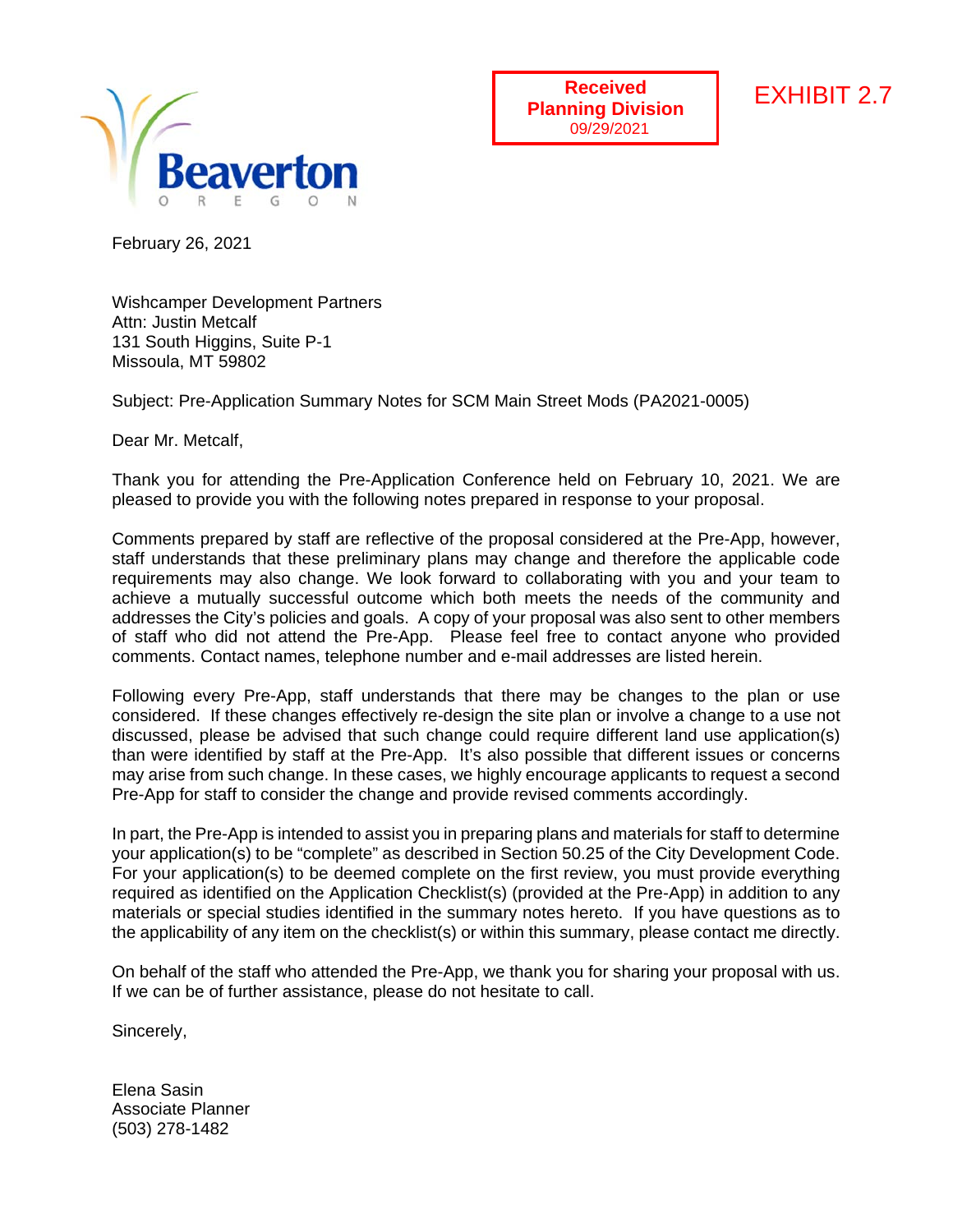# **PRE-APPLICATION CONFERENCE MEETING SUMMARY NOTES Prepared for**  SCM Main Street Mods PA2021-0005, February 10, 2021

The following pre-application notes have been prepared pursuant to Section 50.20 of the Beaverton Development Code. All applicable standards, guidelines and policies from the City Development Code, Comprehensive Plan and Engineering Design Manual and Standard Drawings identified herein are available for review on the City's web site at: [www.beavertonoregon.gov.](http://www.beavertonoregon.gov/) Copies of the Development Code and Comprehensive Plan are also available for review at the City's Customer Service Kiosk located within the Community Development Department. Copies of these documents are also available for purchase.

The following is intended to identify applicable code sections, requirements and key issues for your proposed development application. Items checked are to be considered relevant to your proposed development.

# **PRE-APPLICATION CONFERENCE DATE:** February 10, 2021

#### **PROJECT INFORMATION:**

Project Name: **SCM Main Street Mods**

- Project Description: Modification of a Decision for a Design Review and Parking Determination Shared Parking previously approved is requested for SCM Main Street PUD. The modifications include changes to Building 1's elevations, removal of one condition of approval regarding bicycle parking spaces required as part of the Design Review Three (DR2020-0067) application and to remove a condition of approval for the Parking Determination Shared Parking (PD2020-0002) application. The modifications also include reprograming the ground floor space in Building 1 from commercial to more residential services oriented.
- Property/Deed Owner: Ed Bartholemy 18485 SW Scholls Ferry Road Beaverton, OR 97007
- Site Address: 17811 SW Scholls Ferry

Tax Map and Lot: Tax Map: 2S106B, Tax Lot: 7000 Zoning: NS – Neighborhood Service Comp Plan Designation: Main Street Site Size: **Approximately 9.75 acres** 

#### **APPLICANT INFORMATION:**

| Applicant's Name: | <b>Wishcamper Development Partners</b><br>131 South Higgins, Suite P-1<br>Missoula, MT 59801 |
|-------------------|----------------------------------------------------------------------------------------------|
| Contact:          | <b>Justin Metcalf</b>                                                                        |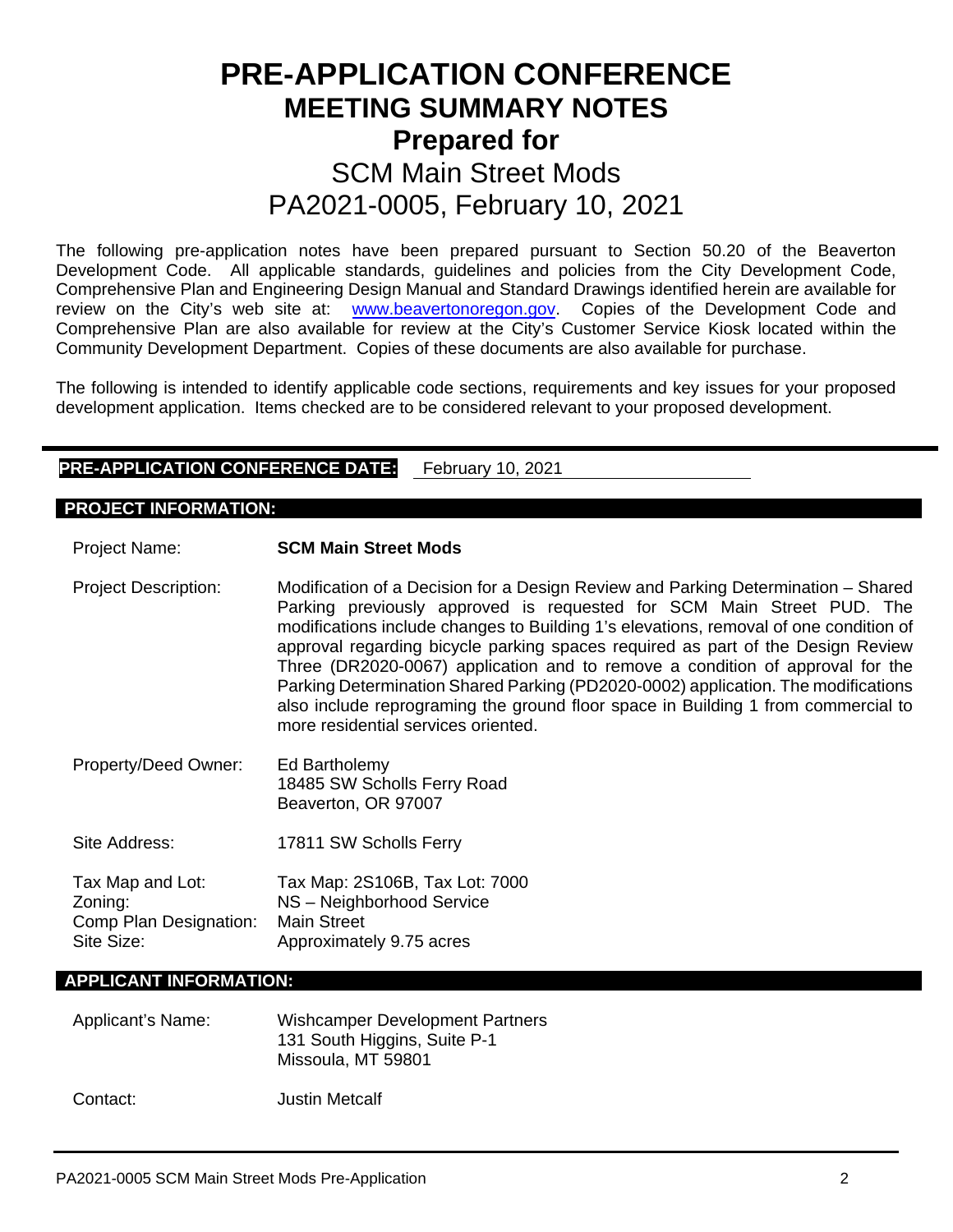## **PREVIOUS LAND USE HISTORY:**

Subject property is part of the South Cooper Mountain Community Plan (SCMCP) area and was annexed to the City of Beaverton in January of 2013. The subject site was given the City of Beaverton Land Use Designation of Main Street. The SCM Main Street Planned Unit Development (ADJ2020-0002/CU2020-0002/CU2020- 0003/DR2020-0067/LD2020-0007/PD2020-0002/SDM2020-0004/ZMA2020-0005) was approved on November 24, 2020 and is now zoned Neighborhood Service (NS).

## **SECTION 50.25 (APPLICATION COMPLETENESS):**

The completeness process is governed by Section 50.25 of the Development Code. The applicant is encouraged to contact staff to ask any questions or request clarification of any items found on the application checklists that were provided to the applicant at the time of the pre-application conference. In addition, the applicant should be aware that staff is not obligated to review any material submitted 14 days or later from the time the application has been deemed "complete" that is not accompanied with a continuance to provide staff the necessary time to review the new material.

## **APPLICATION FEES:**

Based on the plans and materials provided, the identified\* application fees (land use only) are as follows:

| Modification of a Design Review Three                    | $$5,909 + 3.5\%$ Technology Fee |
|----------------------------------------------------------|---------------------------------|
| Modification of a Parking Determination – Shared Parking | $$349 + 3.5\%$ Technology Fee   |

## **\*See Key Issues/Considerations herein** for description of applications and associated process.

No fee increases are scheduled at this time; however, the fees are subject to change. Fees in effect at the time of application submittal will control. Please contact Current Planning (503-526-2420) or visit our website [www.beavertonoregon.gov/bib](http://www.beavertonoregon.gov/bib) prior to submittal of your application to confirm the current application fee(s).

### **SECTION 50.15. CLASSIFICATION OF APPLICATIONS:**

Applications are subject to the procedure (Type) specified by the City Development Code. Per Section 50.15.2 of the Code, when an applicant submits more than one complete application for a given proposal, where each application addresses separate code requirements and the applications are subject to different procedure types, all of the applications are subject to the procedure type which requires the broadest notice and opportunity to participate. In this case, a proposal that includes a Modification of a Decision Design Review Three, and a Modification of a Decision Parking Determination – Shared Parking is subject to a **Type 3** procedure.

# **SECTION 50.30 (NEIGHBORHOOD REVIEW MEETING):**

Based on the information presented at the pre-application, a Neighborhood Review Meeting is not required because the necessary type 3 applications are modifications of previously approved decisions. Staff always recommends community outreach through a neighborhood meeting. Neighborhood Advisory Committee: (NAC): **Neighbors Southwest** Contact: Elliot Otteson, Chair, [eotteson@horizoncommunity.church/](mailto:eotteson@horizoncommunity.church) 503-547-3013

# **CHAPTER 20 (LAND USES):**

See *"Key Issues / Considerations"* herein. Limited Land Use applications will need to address Chapter 20 compliance. See Development Standards of the NS zone in table of 20.10.15.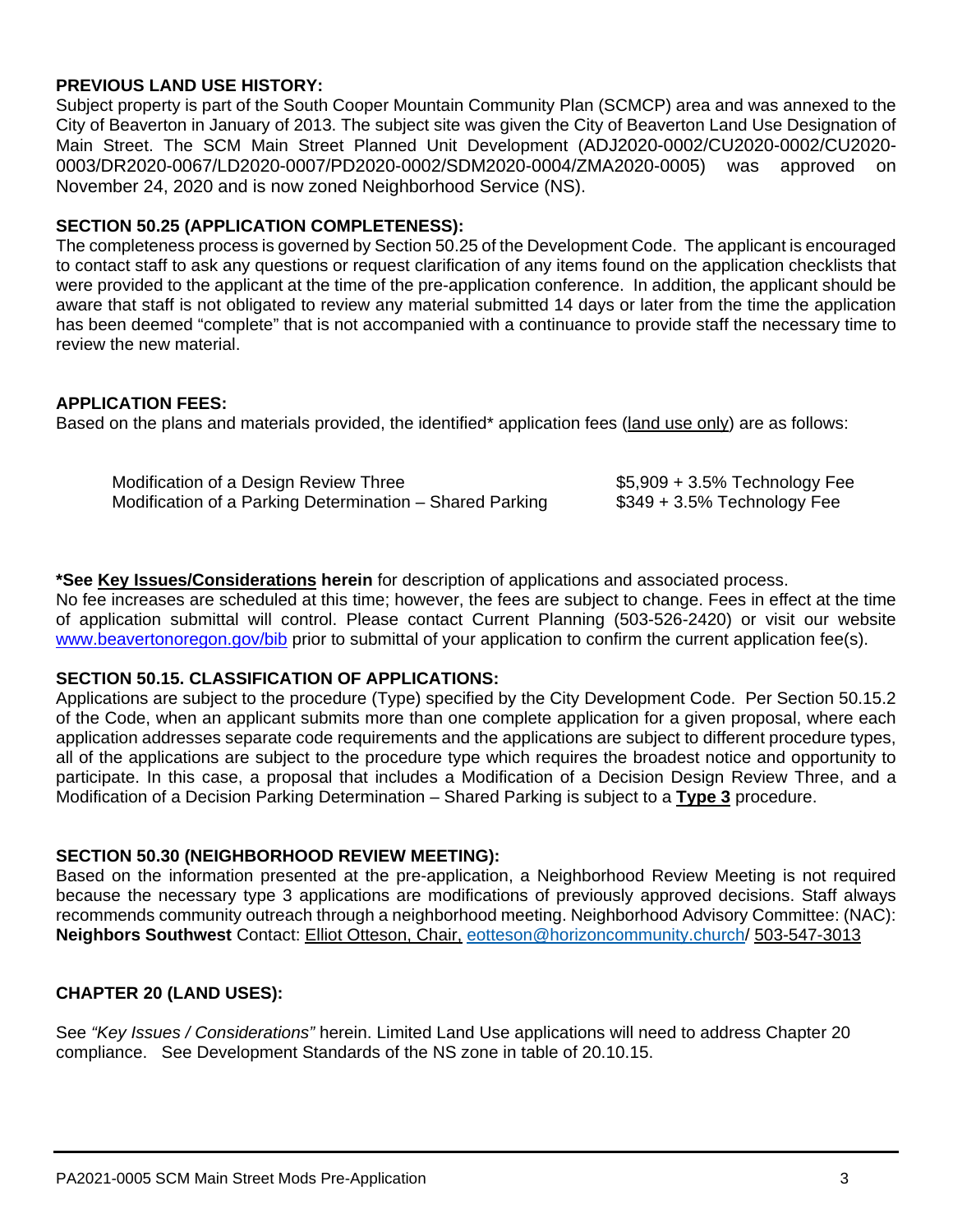#### **CHAPTER 30 (NON-CONFORMING USES):**

| Proposal subject to compliance to this chapter? | $\vert$ Yes | $\vert\angle\vert$ No |
|-------------------------------------------------|-------------|-----------------------|
|                                                 |             |                       |

#### **CHAPTER 40 (PERMITS & APPLICATIONS):**

Facilities Review Committee review required?  $|\times|$  Yes  $|\cdot|$  No

|--|--|

**Please Note: Applicant's written response to Section 40.03 (Facilities Review) should address each criterion.** If response to criterion is "Not Applicable", please explain why the criterion is not applicable.

### **Applicable Application Type(s):**

|    | <b>Application Description</b>        | Code       | <b>Application Type</b>                                               |
|----|---------------------------------------|------------|-----------------------------------------------------------------------|
|    |                                       | Reference  |                                                                       |
|    | <b>Modification of a Decision -</b>   | 50.95 and  |                                                                       |
|    | <b>Design Review Three</b>            | 40.20.15.3 | $\vert$ Type 1 $\vert$ Type 2 $\vert \times$ <b>Type 3</b><br> Type 4 |
|    | (Threshold #8)                        |            |                                                                       |
| 2. | Modification of a Decision -          |            |                                                                       |
|    | <b>Parking Determination - Shared</b> | 50.95 and  | $\vert$ Type 1 $\vert$ $\chi$ <b>Type 2</b> $\vert$ Type 3<br>Type 4  |
|    | <b>Parking</b>                        | 40.55.15.2 |                                                                       |
|    | (Threshold #2)                        |            |                                                                       |

**Comments: In order for your applications to be deemed complete, a written statement necessary, supported by substantial evidence in response to all applicable approval criteria.** Specifically, your application narratives will need to explain how and why the proposed application meets the applicable approval criteria for the land use applications identified above. Approval criteria and development regulations in effect at the time an application is received will control. Approval criteria and development regulations are subject to change.

# **CHAPTER 60 (SPECIAL REGULATIONS):**

The following special requirements when checked are applicable to your development. You should consult these special requirements in the preparation of written and plan information for a formal application:

| <b>Section 60.05 (Design Review Principles</b><br><b>Standards and Guidelines)</b> | Section 60.07 (Drive-Up Window Facilities)     |
|------------------------------------------------------------------------------------|------------------------------------------------|
| Section 60.10 (Floodplain Regulations)                                             | Section 60.15 (Land Division Standards)        |
| Section 60.20 (Mobile & Manufactured Home<br>Regulations)                          | Section 60.25 (Off-Street Loading)             |
| Section 60.30 (Off-Street Parking)                                                 | Section 60.33 (Park and Recreation Facilities) |
| Section 60.35 (Planned Unit Development)                                           | Section 60.40 (Sign Regulations)               |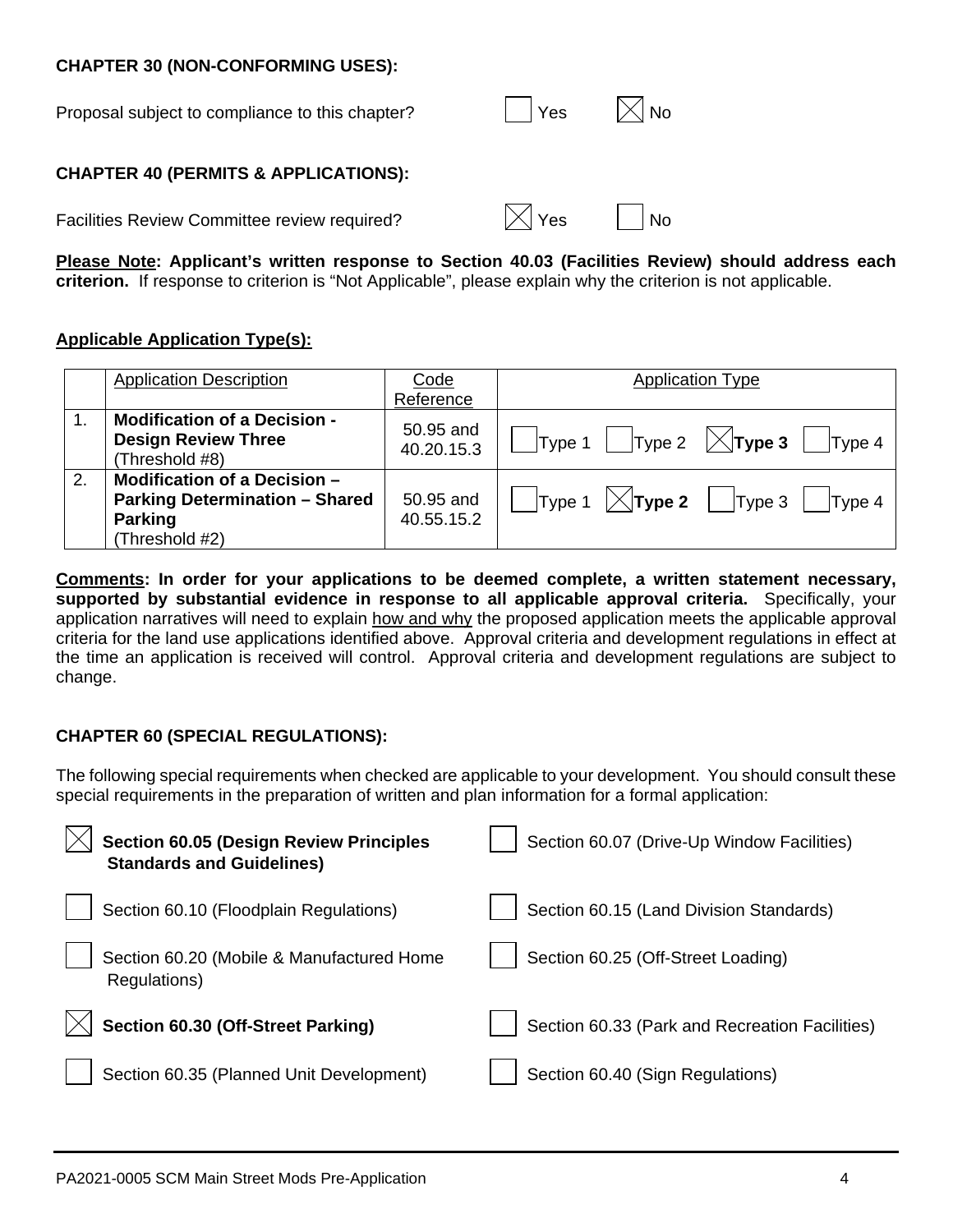| Section 60.45 (Solar Access Protection)   | Section 60.50 (Special Use Regulations)       |
|-------------------------------------------|-----------------------------------------------|
| Section 60.55 (Transportation Facilities) | Section 60.60 (Trees and Vegetation)          |
| Section 60.65 (Utility Undergrounding)    | Section 60.67 (Significant Natural Resources) |
| Section 60.70 (Wireless Communication)    |                                               |

Please note that **compliance with the South Cooper Mountain Community Plan is required as part of showing compliance with the PUD Modification request**, these policies can be found in the South Cooper Mountain Community Plan.

#### **OTHER DEPARTMENT/AGENCY CONTACTS:**

Your project may require review by other City departments and outside agencies. Please plan to contact the following staff persons at the City of Beaverton or other agencies when their name is checked. In some instances, some or all of these staff persons may submit written comments for the pre-application conference. These comments may be discussed at the pre-application conference and will be attached to this summary:

| Recommended<br>contact for<br>further<br>information<br>if checked | <b>Clean Water Services</b><br>(CWS not sent copy of Pre-Application materials)<br>Clean Water Services (CWS) regulates sanitary sewer, storm and surface water<br>management within Washington County in coordination with the City of Beaverton. CWS<br>also conducts environmental review for proposed development projects that are located in<br>proximity to sensitive areas (generally wetlands, riparian areas and stream corridors). Staff<br>recommends that applicants contact CWS staff as early as possible in order to obtain a<br>Service Provider Letter (SPL). For many development permits, the SPL is required before<br>the application is determined to be complete (BDC 50.25.1.F) which starts the Beaverton<br>land use review processes. CWS environmental regulations are explained in Chapter 3 of<br>Design and Construction Standards at: www.cleanwaterservices.org/permits-<br>the<br>development/design-construction-standards |
|--------------------------------------------------------------------|----------------------------------------------------------------------------------------------------------------------------------------------------------------------------------------------------------------------------------------------------------------------------------------------------------------------------------------------------------------------------------------------------------------------------------------------------------------------------------------------------------------------------------------------------------------------------------------------------------------------------------------------------------------------------------------------------------------------------------------------------------------------------------------------------------------------------------------------------------------------------------------------------------------------------------------------------------------|
|                                                                    | If no sensitive areas exist on or within 200 feet of the project site, CWS can also issue a<br>statement indicating no sensitive areas exist which the city will also accept as documentation<br>under Section 50.25.1.F. To start the environmental review process and obtain an SPL,<br>complete the pre-screening site assessment form. For more information about CWS<br>environmental review, you may email splreview@cleanwaterservices.org or contact Laurie<br>Bunce, CWS Engineering Technician, at (503) 681-3639.                                                                                                                                                                                                                                                                                                                                                                                                                                   |
|                                                                    | Carl Werner, Senior Structural Plans Examiner, City of Beaverton<br>(503) 526-2593 / cwerner@beavertonoregon.gov<br>Comment: Plans reviewed. No comments.                                                                                                                                                                                                                                                                                                                                                                                                                                                                                                                                                                                                                                                                                                                                                                                                      |
|                                                                    | Steve Brennen, Operations, City of Beaverton<br>(503) 526-2200 / sbrennen@beavertonoregon.gov<br>Comment: No written comments provided to date / not expected.                                                                                                                                                                                                                                                                                                                                                                                                                                                                                                                                                                                                                                                                                                                                                                                                 |
|                                                                    | Naomi Patibandla, Site Development, City of Beaverton<br>(503) 256-2513 / npatibandla@beavertonoregon.gov<br>Plans reviewed. Written comments not provided.                                                                                                                                                                                                                                                                                                                                                                                                                                                                                                                                                                                                                                                                                                                                                                                                    |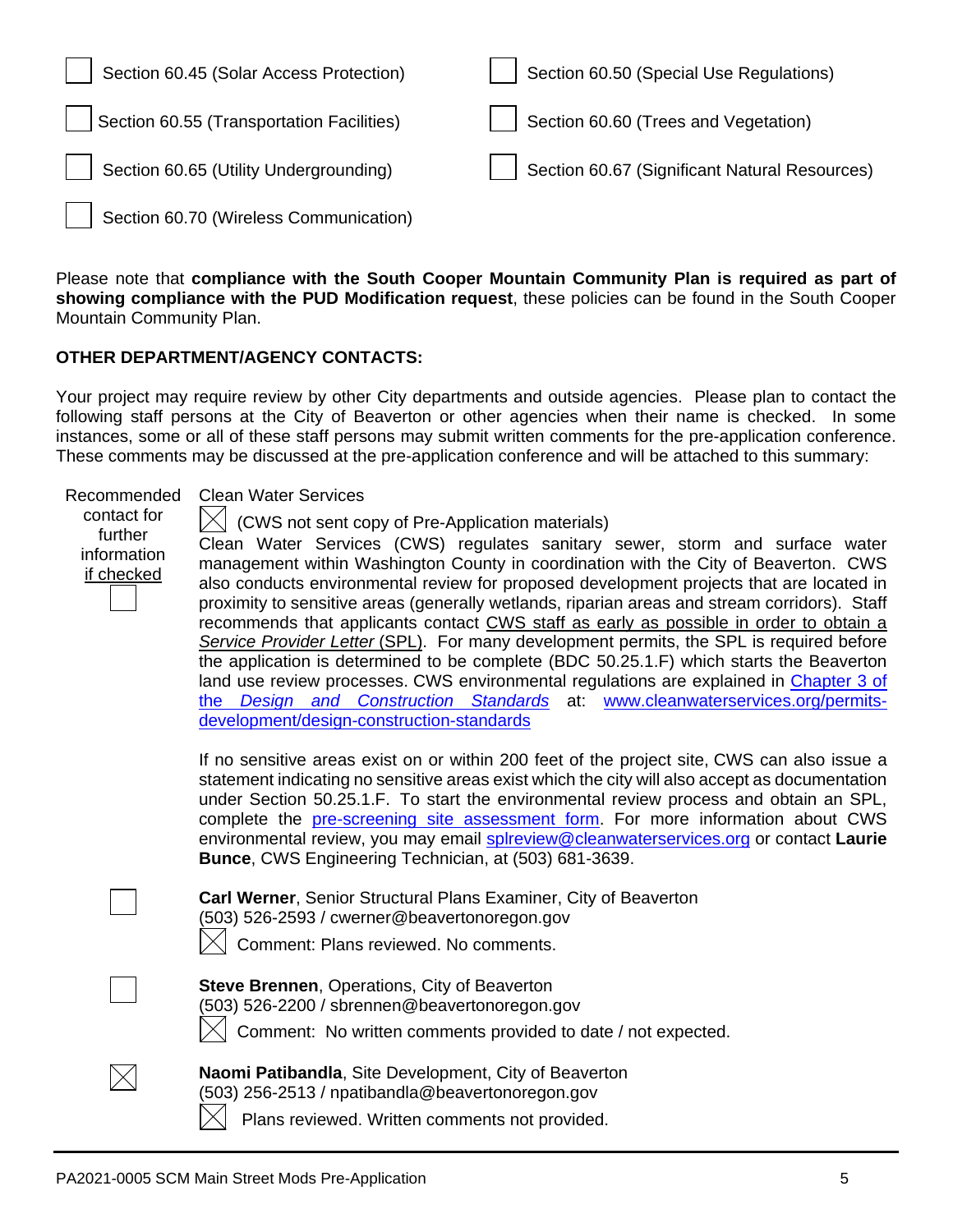

**Kate McQuillan, AICP, Transportation, City of Beaverton** (503) 526-2427/ kmcquillan@beavertonoregon.gov

Plans reviewed. Written comments not provided.



**Naomi Vogel, Planner, County of Washington** Naomi\_vogel@co.washington.or.us Plans reviewed.

## **KEY ISSUES/CONSIDERATIONS:**

**Staff has identified the following key development issues, or design consideration or procedural issues that you should be aware of as you prepare your formal application for submittal. The identification of these issues or considerations here does not preclude the future identification of other key issues or considerations:**

- **1. Land Use Applications** In review of the plans and materials submitted for consideration, staff has identified the following land use applications. Please note that the City of Beaverton allows concurrent review of land use applications.
	- a. **Modification of a Decision – Parking Determination – Shared Parking** (PD) (Type 2). Modifications to conditions of approval and modifications to parking requirements. The modification application should explain why the condition of approval is no longer needed. Applicable criteria are found in Facilities Review (Section 40.03.1) and Parking Determination – Shared Parking application (Section 40.55.15.2).
	- b. **Modification of a Decision - Design Review Three** (DR) (Type 3). The modification application for the previously approved Design Review Three should focus only on the design changes proposed.

Please note, in addition to responding to criteria and standards/guidelines applicable to Parking Determination – Shared Parking and Design Review applications, Modification of a Decision applications must also address Section 50.95.

**2. Design Review Standards and Design Review Guidelines.** Staff have identified the following standards and their corresponding guidelines (summarized -- please see Development Code for full text) as applicable to the proposed changes. However, staff recommend reviewing the standards and guidelines to ensure all applicable provisions are met.

| <b>Design Review Standard</b> |                              | <b>Design Review Guideline</b> | <b>Comments</b>                    |
|-------------------------------|------------------------------|--------------------------------|------------------------------------|
| 60.05.15.1.A                  | Buildings that are           | 60.05.35.1.A                   | The approved plans show            |
|                               | residential only shall be    |                                | Building 1's length is             |
|                               | limited in length to 200 ft. |                                | approximately 250 feet in length.  |
| 60.05.15.1.B                  | A minimum of 30% of          | 60.05.35.1.B-E                 | The applicant's initial approved   |
|                               | street facing elevations     |                                | application addressed the Design   |
|                               | and elevations with          |                                | <b>Review Standards and stated</b> |
|                               | primary entrances shall be   |                                | Building 1 met this standard. If   |
|                               | devoted to permanent         |                                | one or more elevation does not     |
|                               | architectural features.      |                                | meet the standard as a result of   |
|                               |                              |                                | the proposed changes, please       |
|                               |                              |                                | address all guidelines (B through  |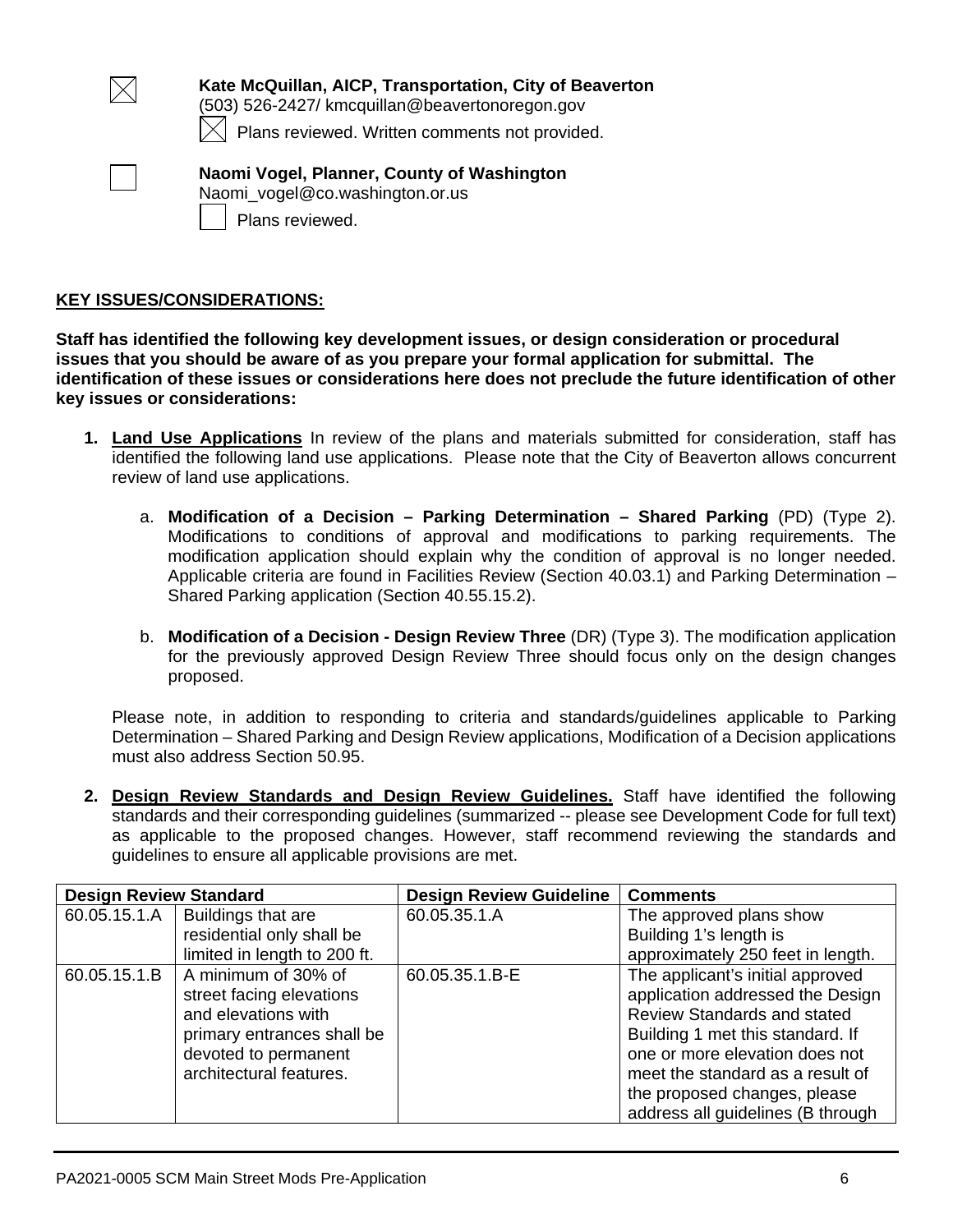|                       |                                                                                                                                                                                             |                    | E). If stating standard is met,<br>please include calculations<br>demonstrating compliance,<br>identifying architectural features<br>being applied to the 30%<br>minimum.                 |
|-----------------------|---------------------------------------------------------------------------------------------------------------------------------------------------------------------------------------------|--------------------|-------------------------------------------------------------------------------------------------------------------------------------------------------------------------------------------|
| 60.05.15.1.C          | Maximum spacing<br>between architectural<br>features is 40 ft.                                                                                                                              | 60.05.35.E         | Guideline addressed in previously<br>approved design.                                                                                                                                     |
| 60.05.15.1.D          | Attached and detached<br>residential buildings facing<br>a street shall not consist of<br>undifferentiated blank<br>walls greater than 150<br>sq.ft.                                        | 60.05.35.E         | Guideline addressed in previously<br>approved design.                                                                                                                                     |
| 60.05.15.4.B          | A maximum of 30% of<br>elevations visible from and<br>within 200 ft of a public<br>street shall be plain<br>smooth unfinished<br>concrete, concrete block,<br>plywood, sheet<br>pressboard. | 60.05.35.4.A and B | Standard addressed in previously<br>approved design. Please<br>demonstrate compliance with the<br>standard if affected by the<br>proposed changes or address<br>corresponding guidelines. |
| 60.05.15.4.C          | A maximum of 3 ft. above<br>finished grade may be<br>exposed concrete.                                                                                                                      | 60.05.35.4.B       | Standard addressed in previously<br>approved design. Please<br>demonstrate compliance with the<br>standard if affected by the<br>proposed changes or address<br>corresponding guideline.  |
| 60.05.15.6.E.         | Buildings subject to the<br>street frontage standard<br>shall have at least one<br>primary building entrance<br>oriented toward an<br>abutting street or public<br>pedestrian way.          | 60.05.35.6.D       | Standard addressed in previously<br>approved design. Staff is unsure if<br>building entrances are proposed<br>to be modified but have identified<br>this standard out of caution.         |
| 60.05.15.7.A          | Minimum height of 20 ft.<br>and maximum height of 60<br>ft. above finished grade<br>along MPRs.                                                                                             | 60.05.35.7.A and B | Standard addressed in previously<br>approved design.                                                                                                                                      |
| 60.05.15.8.A<br>and B | Except those used<br>exclusively for residential<br>use, certain ground floor<br>elevations shall include a<br>minimum of 50% glazing<br>and weather protection.                            | 60.05.35.8.A and B | If Building 1 becomes exclusively<br>residential, these standards (and<br>corresponding guidelines) would<br>not apply.                                                                   |

**3. Facilities Review Approval Criteria.** Written responses to the Facilities Review approval criteria is necessary (Section 40.03 of the Development Code), including responses to all applicable Chapter 20 standards to address the change in height, Residential Use Restriction of 50% in the zone and parking calculations.